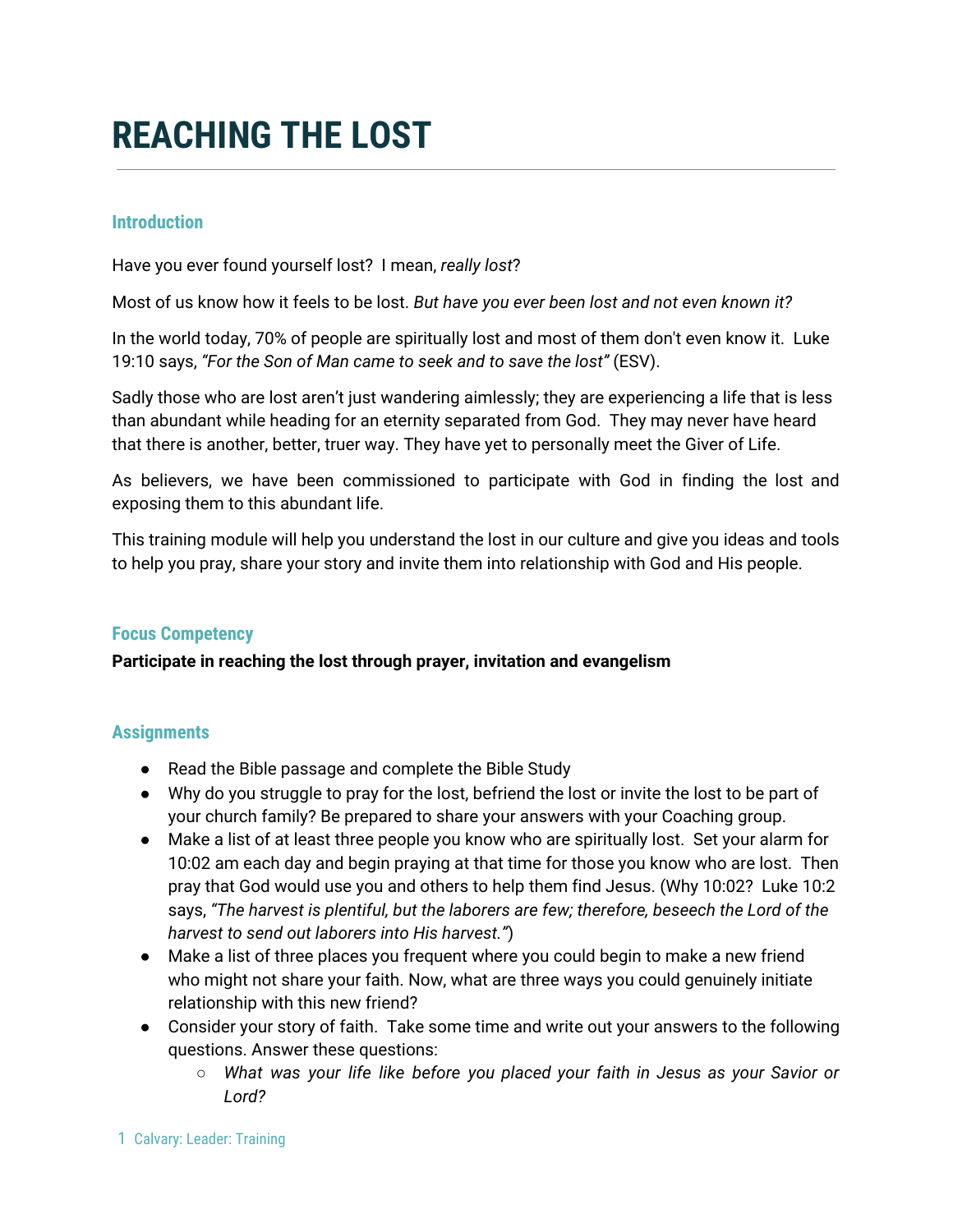- *○ Who shared the good news of Jesus with you?*
- *○ Did you believe immediately after hearing or were there objections/questions you had to work through?*
- *○ What has your life been like since you became a follower of Jesus?*
- *○ Why would you want someone you care about to become a follower of Jesus?*
- How would our church be different if every leader was intentional about looking for and engaging the lost?

## **Read Luke 19:1-10**

*"And He entered and was passing through Jericho. And behold, there was a man called by the name of Zaccheus; and he was a chief tax-gatherer, and he was rich. And he was trying to see who Jesus was, and he was unable because of the crowd, for he was small in stature. And he ran on ahead and climbed up into a sycamore tree in order to see Him, for He was about to pass through that way. And when Jesus came to the place, He looked up and said to him, 'Zaccheus, hurry and come down, for today I must stay at your house.' And he hurried and came down, and received Him gladly. And when they saw it, they all began to grumble, saying, 'He has gone to be the guest of a man who is a sinner.' And Zaccheus stopped and said to the Lord, 'Behold, Lord, half of my possessions I will give to the poor, and if I have defrauded anyone of anything, I will give back four times as much.' And Jesus said to him, 'Today salvation has come to this house, because he, too, is a son of Abraham. For the Son of Man has come to seek and to save that which was lost.'"*

# **Bible Study Questions**

- How is Zaccheus described? How did Jesus respond to him?
- Verse 7 says "they all grumbled." Who do you think was grumbling? Why did they grumble? What was Jesus response to the grumblers?
- How should Jesus' interaction with Zaccheus influence our interactions with the lost?

# **Looking for the Lost**

In the story you just read, Zaccheus was looking for Jesus. He had heard about Jesus and wanted to know what all the talk was about. But Jesus was also looking around for the lost and when he looked up, he saw Zaccheus.

As believers, it's easy to live in a community filled with other believers and wait for the lost to come looking for us. But what would happen if we, like Jesus, began looking for the lost? What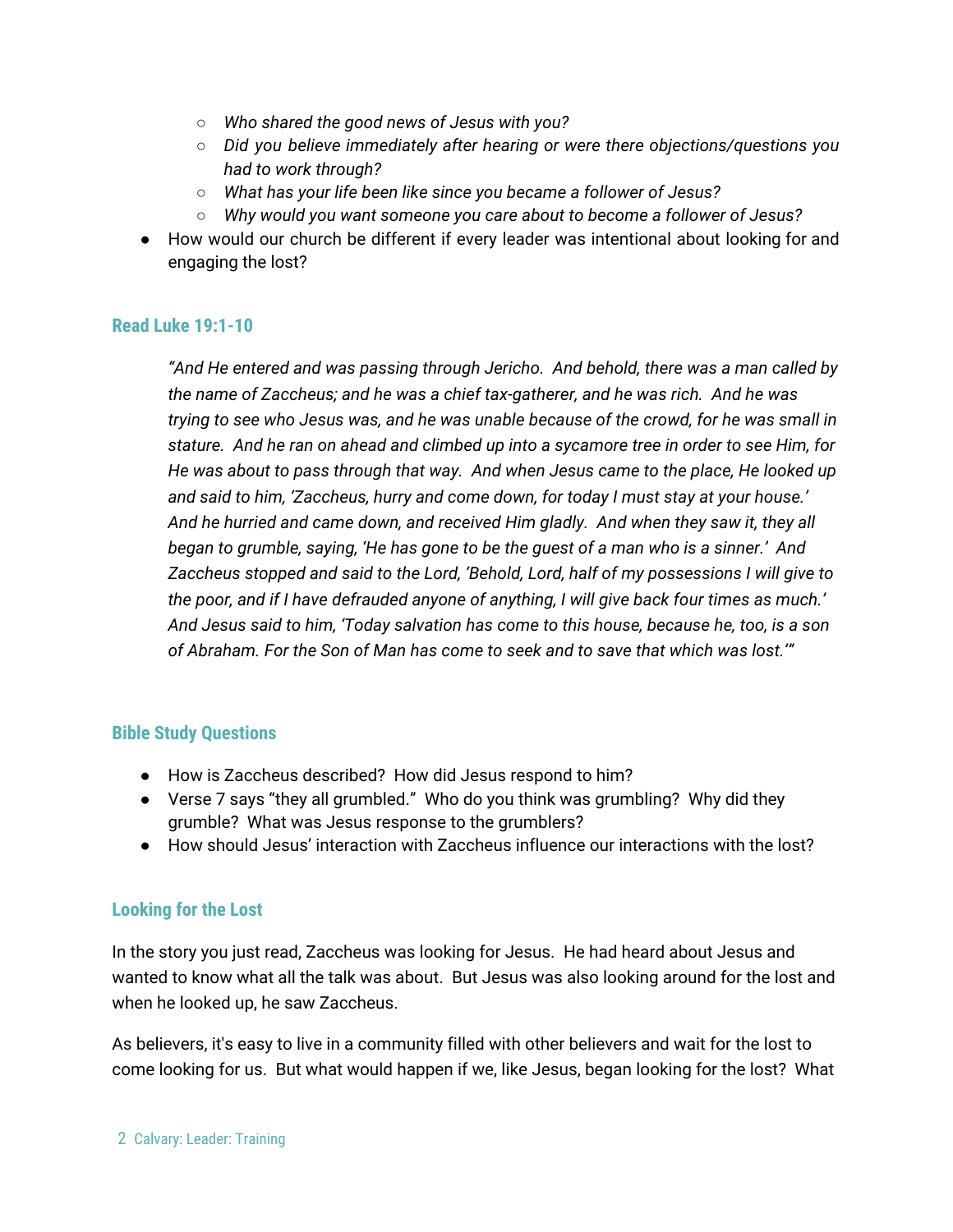if we befriended the banker, the new neighbor, or the waitress and found a way to expose each one to the hope, peace and love of Jesus?

Jesus didn't begin his relationship with Zaccheus by calling him a sinner. Instead Jesus broke down any dividing wall and invited Himself to dinner. His genuine interest in Zaccheus was irresistible and Zaccheus invited Jesus home.

# *When you stop and look around, who do you see? How can you begin to break down barriers and show genuine interest in others? How does your life ooze the hope, peace and love of Jesus?*

# **Engaging the Lost**

#### *"I never look at the masses as my responsibility. I look at the individual. I can only love one person at a time."* Mother Teresa

In our community, those who are spiritually lost often look like they're headed in the right direction. They have good jobs, are well educated and have happy families. They don't all have big problems and consider themselves atheists. In fact many of the lost regularly consider spiritual things and the meaning of life; some even attend church occasionally. They are intelligent and give to charities. They do good things and appear to live the good life. They lack for little.

But they are still lost.

# *So how do we engage our family, friends, co-workers, classmates, and neighbors who don't think they need God and definitely aren't looking for Him?*

Here are a few ideas to consider in no particular order:

- 1. *Don't start by asking them to go to church with you.* They don't see the need. Instead, go to them. Get to know them… better. Engage. Ask good questions. Listen well to their answers. Be a friend.
- 2. *Pray.* Pray for them and the things going on in their life. If appropriate, pray with them out loud. Pray too that God would give you COURAGE to speak, a HEART of compassion for the lost, OPPORTUNITY to share your story and the WORDS to say when God's Spirit opens the door. (CHOW)
- 3. *Be honest about what's going on in your life*; the good and the bad. Don't shield them from the difficulties. Live authentically by modeling through your choices what you say you believe.